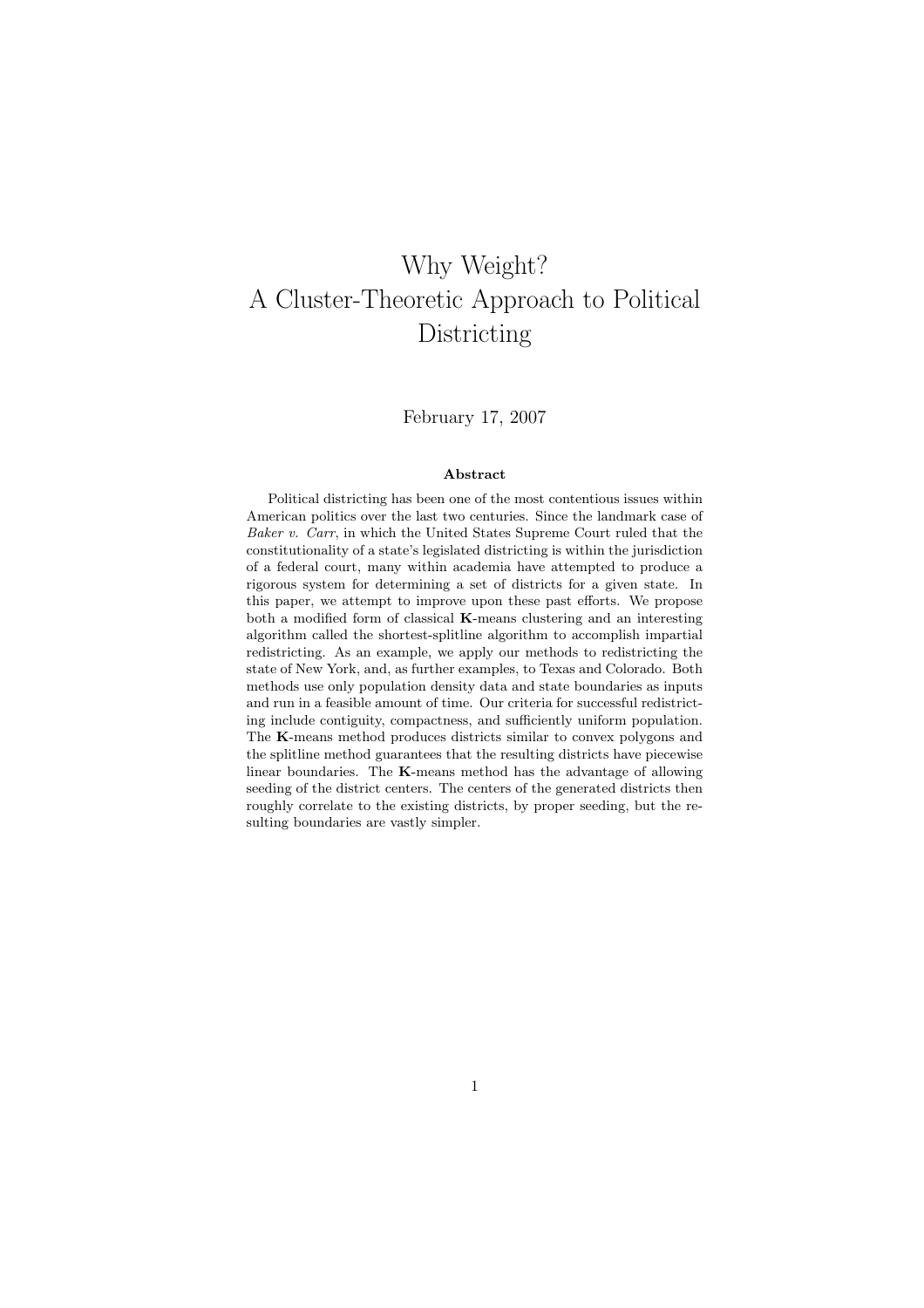| $\mathbf{1}$ | Introduction                                                 | 3                     |
|--------------|--------------------------------------------------------------|-----------------------|
|              | 11                                                           | 3                     |
|              | 1.2                                                          | $\overline{4}$        |
|              | Towards a Suitable Conception of Compactness<br>1.3          | $\overline{4}$        |
|              | 1.4                                                          | $\overline{5}$        |
| $\bf{2}$     | Applying the Theory of Data Clustering                       | 6                     |
| 3            | The K-means Algorithm                                        | $\overline{7}$        |
|              | 3.1                                                          | $\overline{7}$        |
|              | 3.2                                                          | 8                     |
| 4            | <b>Splitline Algorithm</b>                                   | $\boldsymbol{\Omega}$ |
|              | 4.1                                                          | 9                     |
|              | 4.2                                                          | 10                    |
| 5            | An Application: Considering the Congressional Districting of |                       |
|              | <b>New York State</b>                                        | 11                    |
|              | 5.1                                                          | 11                    |
|              | 5.2                                                          | 12                    |
| 6            | Conclusions                                                  | 12                    |
|              | 6.1                                                          | 13                    |
|              | A Various Definitions of Compactness                         | 15                    |
| <sub>B</sub> | <b>Numerical Results</b>                                     | 16                    |
|              | B.1                                                          | 16                    |
|              |                                                              | 17                    |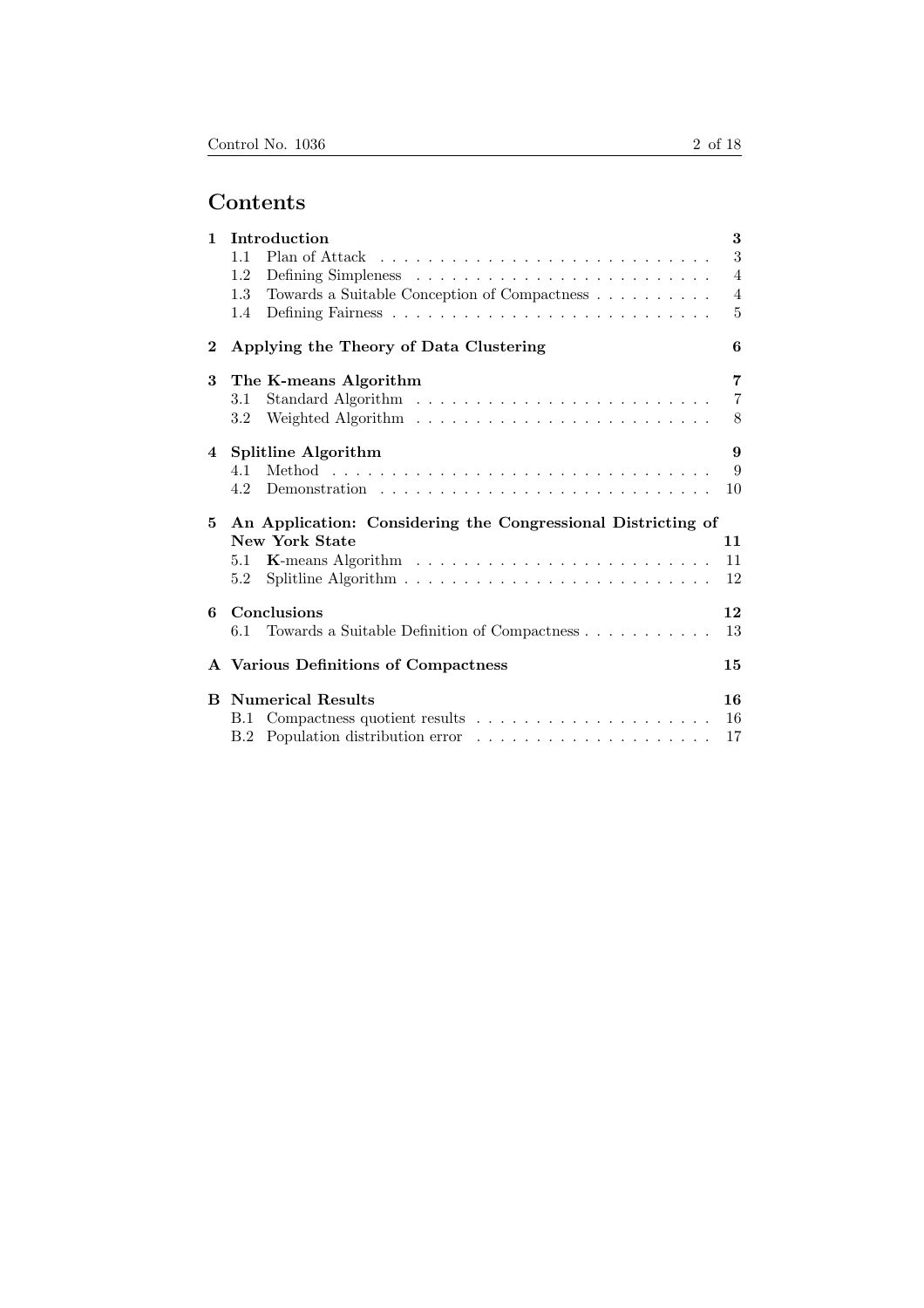# 1 Introduction

In the words of Ted Harrington, chair of political science at the University of North Carolina,

There is no issue that is more sensitive to politicians of all colors and ideological persuasions than redistricting. It will determine who wins and loses for eight years [You88].

The writers of the constitution created the House of Representatives with the intention that it would be the branch of government most responsive to the people. The reality is just the opposite. Though representatives are elected every 2 years, instead of every 4 or 6 years, almost 400 of the 435 seats of the House are not contested as a result of the extraordinary power of gerrymandering. With the immensely detailed amount of data and unlimited computing power available to politicians today, gerrymandering has been elevated to an art. With only the requirements that districts be connected and all have equal population, it is possible to pinpoint candidates and place them in a different district than their neighbors [Too03].

Though undemocratic, gerrymandering is nearly always legal (see, for instance, [Bac86]) and has been used to obtain striking results. In 2002 only 4 incumbent representatives lost their bid for reelection — the lowest total ever [Too03]. We will argue that it is certainly true that any attempt to fairly restructure legislative districts needs to ignore the human factors that overwhelmingly determine the current redistricting process. Defining some measure of compactness is essential to ensure fair districts. Both methods we describe produce districts that at first glance are clearly simpler than the existing ones.

Restructuring the districts with no regard to the current layout would be more difficult to implement. We will use the centers of the existing districts as seeds for our clustering algorithm. Thus, the new districts have some correlation to the existing districts, but their boundaries will be determined in a fair manner. The core of many districts will be roughly the same, while the boundaries will be dramatically simpler. This will effectively counteract the effects of gerrymandering, without being overly difficult to put into use immediately.

#### 1.1 Plan of Attack

Our goal is to develop an algorithmic process for dividing an arbitrary region into  $k$  legislative districts, which satisfy some heuristic definition of *fairness*. In order to do so, we must do the following:

- Define terms. Crucial to creating a model is defining the somewhat ambiguous terms fairness and simpleness.
- Define metrics for comparing algorithms.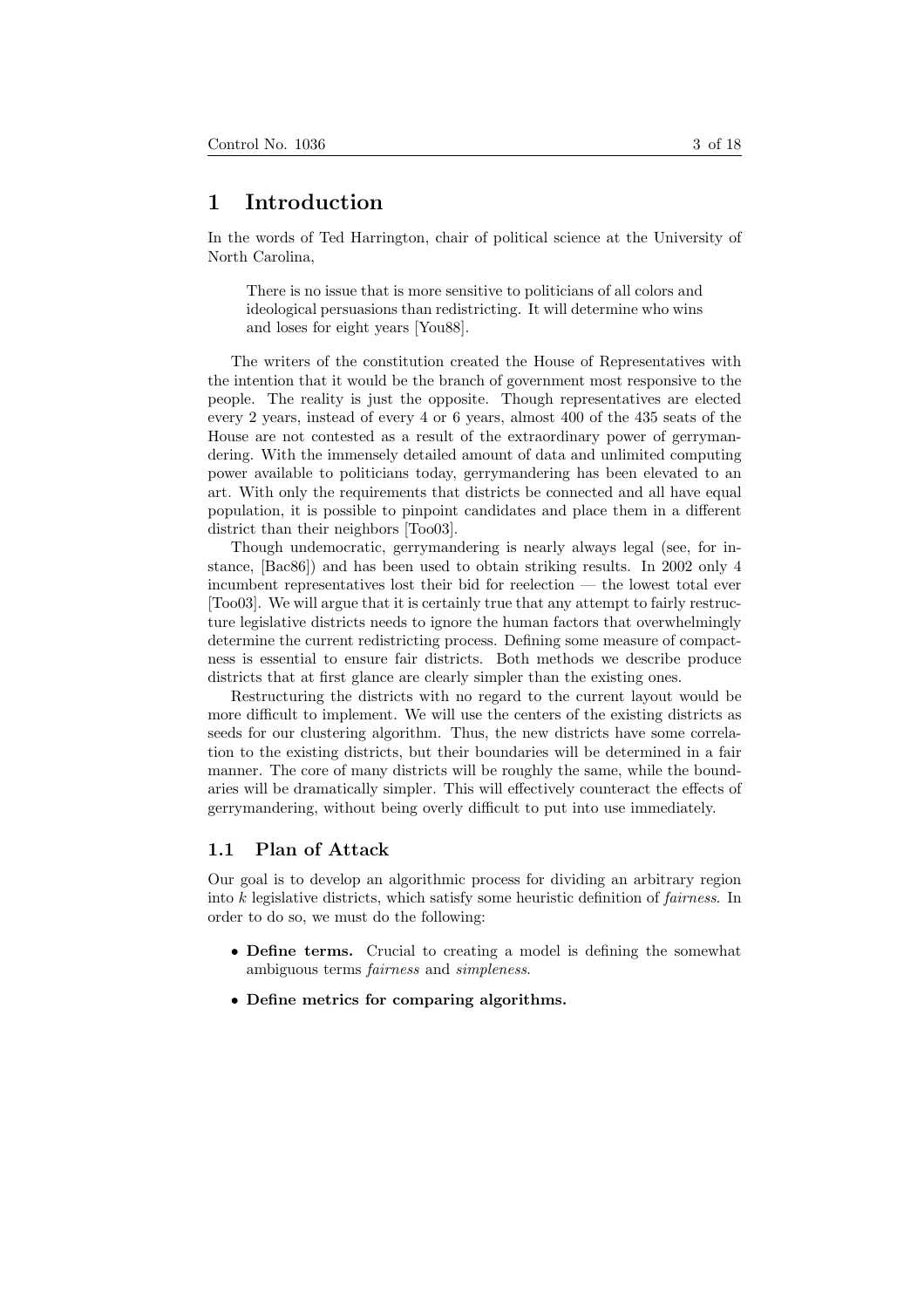

Figure 1: The compactness quotients of the circle, square, and gerrymander are  $1, \pi/4 \approx 0.79$ , and  $23\pi/576 \approx 0.13$ , respectively.

### 1.2 Defining Simpleness

We say that district A is more simple than district B if district A is contiguous, and district A is more compact than district B.

- Contiguity. We say that a district is contiguous if it is arcwise-connected; that is, if one can travel from any point  $a$  to any other point  $b$  in district  $A$ while remaining entirely within district  $A$ . If A contains regions separated by bodies of water, A is contiguous if all regions are connected by water and each region is arcwise-connected.
- Compactness.

Intuitively, we say that a district is compact if it does not meander excessively. This is a hard concept to formalize; many authors give only a hasty definition of compactness, and some have even argued that compactness is ambiguous to the point of being irrelevant in a serious treatment of districting. Nonetheless, we will now attempt to develop a suitable definition of compactness.

### 1.3 Towards a Suitable Conception of Compactness

In [You88], Young gives compelling reasons for abandoning all of the definitions of compactness mentioned in the second appendix.. Interestingly enough, Young does not consider the following adjusted version of the Schwartzberg Test, which is alluded to in [GN70]: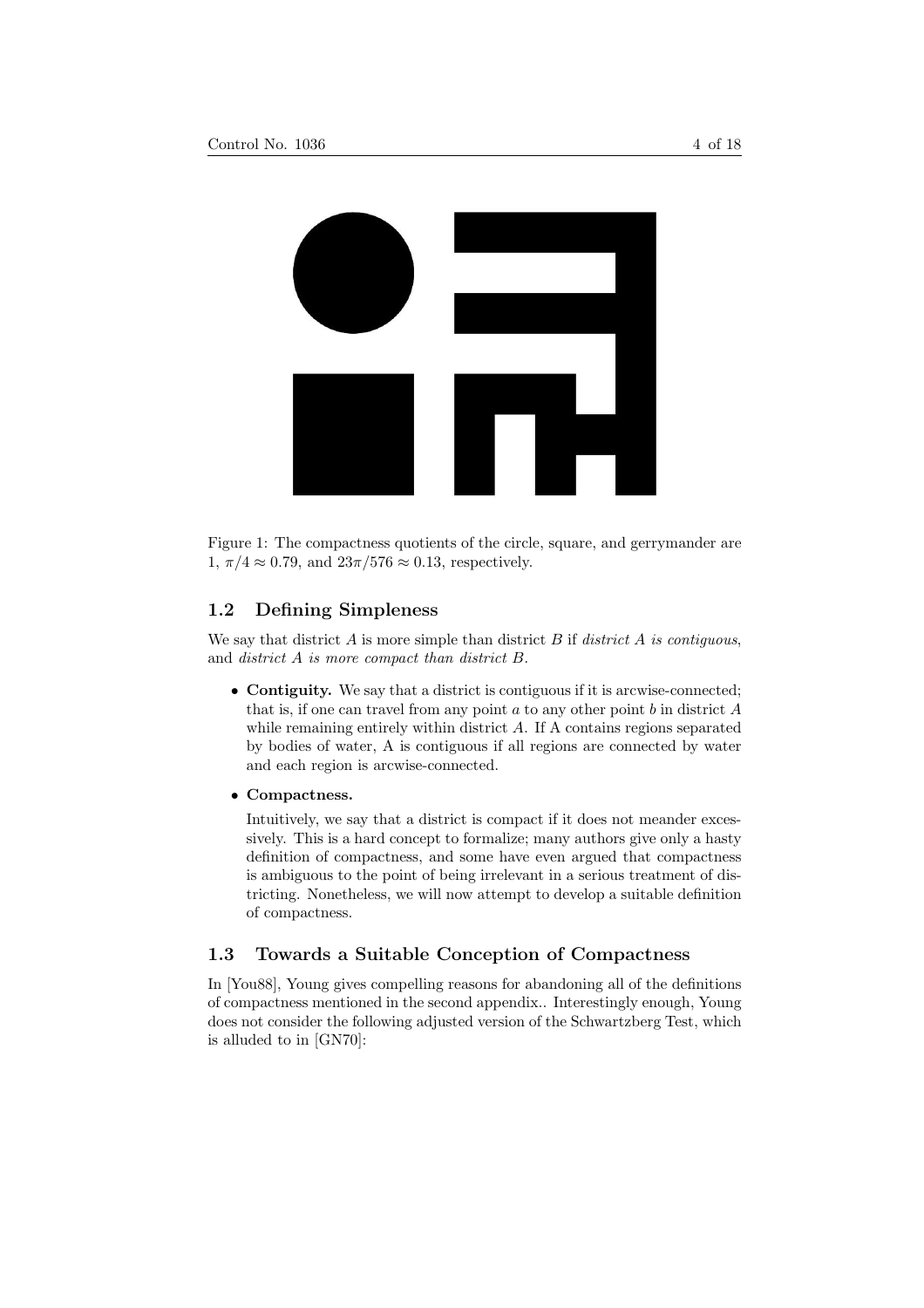$$
\frac{4\pi \operatorname{Area}_A}{\left(\operatorname{Perimeter}_A\right)^2} > \frac{4\pi \operatorname{Area}_B}{\left(\operatorname{Perimeter}_B\right)^2}.
$$

Call the quantity  $4\pi$  Area / Perimeter<sup>2</sup> the compactness quotient.

For a circle of radius  $r$ , this ratio is equal to

$$
4\pi \cdot \frac{\pi r^2}{\left(2\pi r\right)^2} = 1.
$$

It is well-known that the shape with the largest ratio of area to squared perimeter is the circle (see, for instance, [Fol02]). Because of this, the quantity

$$
4\pi \cdot \frac{\text{Area}}{\text{Perimeter}^2}
$$

is restricted to the interval [0, 1].

As seen in figure 1, a compactness quotient of 0.13 is visually quite bad. Using the fact given in [Bou88] that the area of a non-self-intersecting closed N-gon (with the k-th vertex taken in counterclockwise order equal to  $(x_k, y_k)$ ) is equal to

$$
\frac{1}{2}\sum_{i=1}^{N-1} (x_iy_{i+1} - x_{i+1}y_i),
$$

we have calculated the compactness quotients of several actual districts by approximating their boundaries by piecewise linear segments. The results illustrate the inappropriate nature of the districts currently in place. Two of New York's more sprawling districts, the 8th and 28th, produced compactness quotients of 0.097 and 0.101, respectively — even worse then the gerrymander shown in figure 1! The two most compact districts in New York, the 26th and 21st, had compactness quotients of 0.406 and 0.498, respectively. We decided that the mean for any state should be at least .6. With this condition the average district in every state would be better than the best districts currently in New York. Furthermore we insist that .25 should be more than 2 standard deviations from the mean. It is not possible to require that all districts be greater than .25 as several districts will inevitably end up having most of their border coincide with the border of the state.

#### 1.4 Defining Fairness

Almost all unfairness occurs when political and social measures factor into redistricting decisions. Practices such as concentrating supporting voters in a single district, diluting opposing voters over several districts, placing two incumbents in the same district and forcing them to run against each other, and isolating minorities have been seen many times before (see [Too03] and [Hay96]), and are all the result of districing being controlled by those who attempt to skew voting patterns. In general, one can summarize past districting patterns in the following way: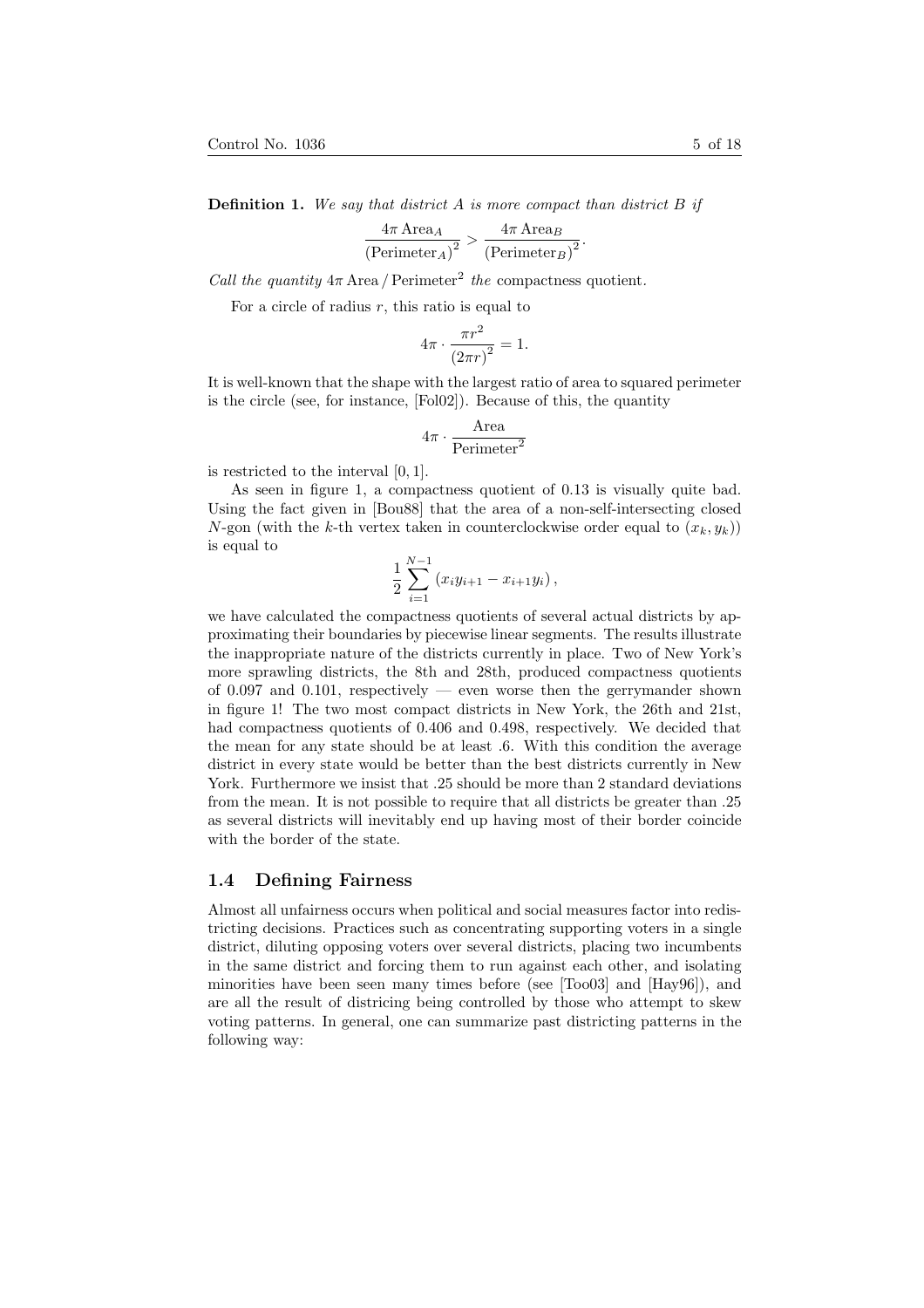



Figure 2: Current districts 8, 28, 26, and 21, from left to right and top to bottom, with compactness quotients of 0.097, 0.101, 0.406, and 0.498, respectively.

#### • Unfair districting stems from either human biases or poorly designed algorithms.

Our computer simulations do not use any of this extraneous data. The only data that we have used is population density and the boundary of the state. Therefore, the determination of districts is completely unbiased. While it may hold a district may be unfair on a local scale, in that it divides up a community with a common interest — for instance, a community of apple-growers may be split between two districts — on the national scale, such imbalances will even out. Because of this, there will be no pathological examples of disproportionate representation.

# 2 Applying the Theory of Data Clustering

The theory of data clustering is the theory of classifying  $n$  observations (or objects) into  $m$  groups — for instance, placing two carts' full of groceries into into paper sacks. There are two main benefits of applying a cluster-theoretic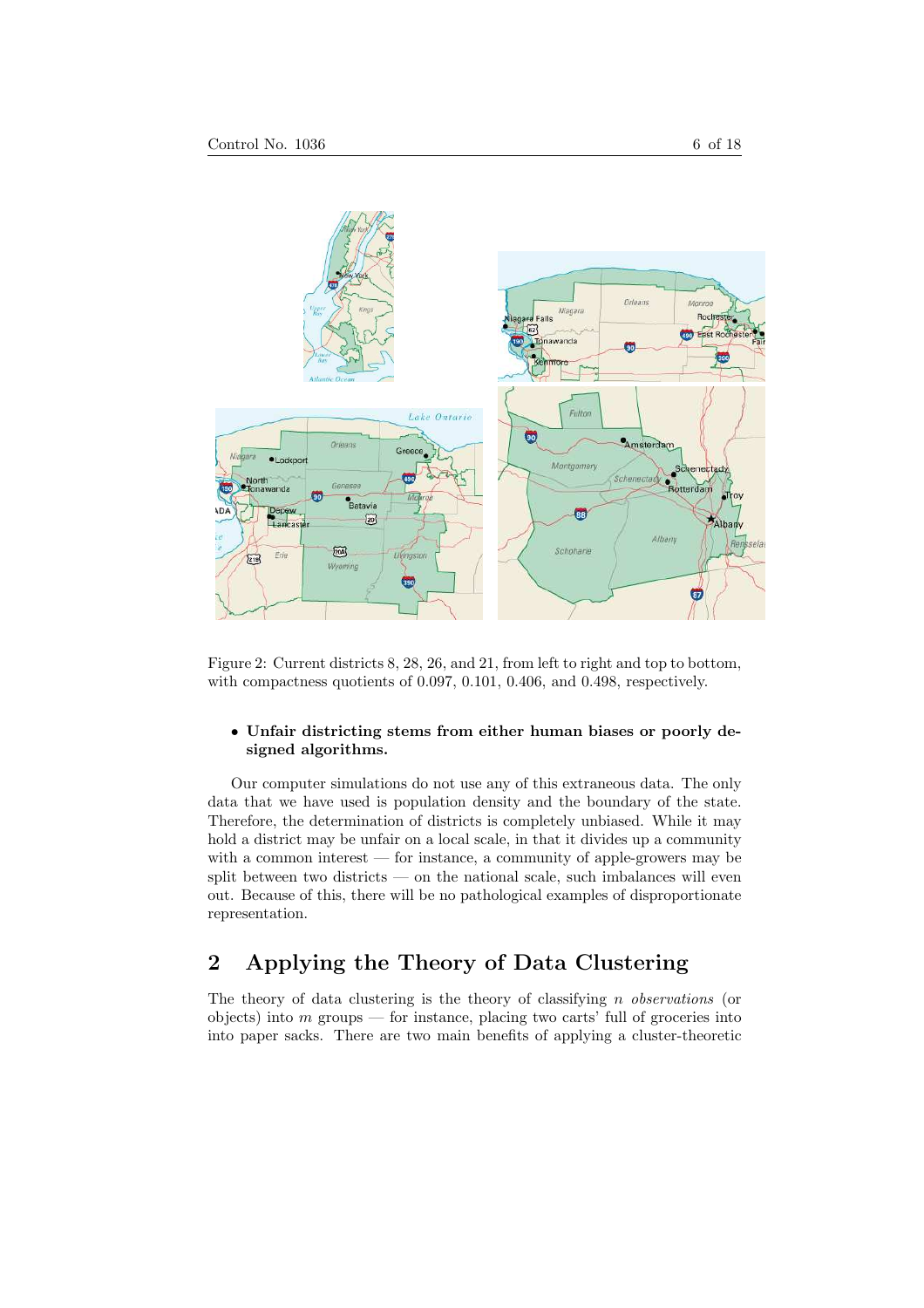algorithm to a given data set:

- Data clustering often reveals an internal structure that may not have been initially apparent.
- It is often much easier to work with a small number of clusters than with a large number of raw data.

The philosophy of data clustering is that we should be able to divide our data into a (not necessarily fixed) number of clusters, and that the elements of a given clusters should be somehow similar. In general, data clustering is applied to problems that deal with a large number of variables. For instance, when data clustering is used to create an animal taxonomy, there are a myriad of variables — mode of reproduction, mode of transportation, presence and type of spine, ideal diet, preferred habitat, and so forth [And73]! Because of this, it is usually very difficult to determine the "proper" way to cluster data [AC84].

In the case of attempting to draw up simple and fair congressional districts, we can apply data clustering in the following way:

- Split the state into small, discrete units. Our units correspond to geographic locations of census population measurements [fIESIN].
- Determine some partition of these units, such that the subsets of this partition can be viewed as clusters. Note that the only variables present are the location and population of each unit.

After defining a method for ordering the preference of cluster partitions, we may suppose we are done with the problem: all that is left is to look at all possible cluster partitions and choose the best one! However, this turns out to be not feasible. In [AS68], Abramowitz and Stegun give a proof of the fact that the number of ways of sorting n observations into  $m$  groups is a Stirling number of the second kind:

$$
S_m^{(n)} = \frac{1}{m!} \sum_{k=0}^m (-1)^{m-k} \binom{m}{k} k^n.
$$

For instance, there are more than  $10^{15}$  ways to sort 25 objects into 5 groups. It is clear that we need some sort of algorithmic process in order to determine an appropriate partition of clusters.

# 3 The K-means Algorithm

#### 3.1 Standard Algorithm

The K-means algorithm is an iterative method for data clustering. Let  $D =$  $\{\mathbf x_j\}_{j=1}^N\subset\mathbb R^n$  be the data to be clustered, and let  $S = {\{\mathbf s_j\}}_{j=1}^K$  be a set of seeds. Suppose we desire  $D$  to be partitioned into  $K$  clusters; let the *i*-th cluster be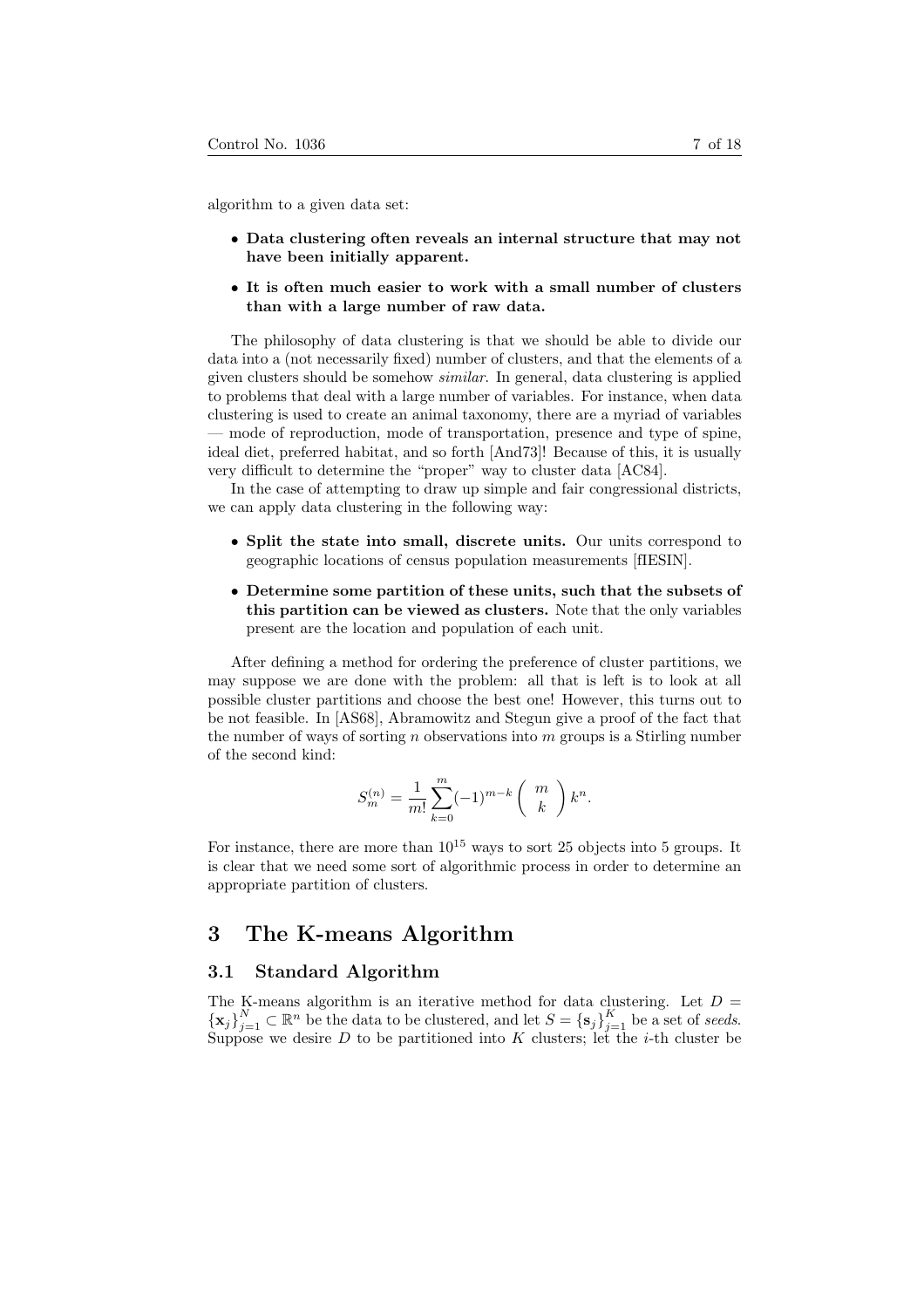denoted by  $C_i$ . Associate to the *i*-th cluster a *geographical center*, denoted by  $c_i$ . Given an distance function  $f : \mathbb{R}^n \times \mathbb{R}^n \to \mathbb{R}$ , the K-means algorithm proceeds as follows.

- Initialization: for all  $C_i$ , let  $\mathbf{c}_i = \mathbf{s}_i$ .
- Iteration:
	- **Assign points to clusters:** For all  $x \in D$ , associate x to the center  $\mathbf{c}_i$  such that  $f(\mathbf{x}, \mathbf{c}_i)$  is minimized.
	- Update cluster centers: Redefine

$$
\mathbf{c}_{i} = \frac{\sum_{\mathbf{x} \in C_{i}} f\left(x, c_{i}\right)}{\sum_{\mathbf{x} \in C_{i}}}
$$

.

• Repetition: If updating cluster centers changes at least one cluster center, repeat the iteration step. Otherwise, stop.

### 3.2 Weighted Algorithm

To generate districts of appropriate population, we have added a weighting system to the standard algorithm. Let each cluster correspond to a legislative district. Let  $D = {\{\mathbf{x}_j\}}_{j=1}^N \subset \mathbb{R}^2$  be the set of census coordinates. Thus,  $\mathbf{x} \in D$ corresponds to the position of a population measurement. Define a population function  $p: D \to \mathbb{R}$  such that  $p_i$  is the population at the coordinates specified by  $\mathbf{x}_i$ . A cluster  $C_j$  is defined by its points  $\mathbf{x} \subset \mathbb{R}^2$ , its center  $\mathbf{x}_j \in \mathbb{R}^2$ , and some weight  $\alpha_j$ . Define f to be the Euclidean distance function in  $\mathbb{R}^2$ . Our weighted K-means algorithm proceeds as follows:

- Initialization: Using the *standard* K-means algorithm, assign points to clusters and centers to appropriate positions.
- Iteration:
	- Assign points to clusters:

For all  $\mathbf{x} \in D$ , associate x to the center  $\mathbf{c}_i$  such that  $\alpha_i f(\mathbf{x}, c_i)$  is minimized.

– Update cluster centers: Redefine

$$
\mathbf{c}_{i} = \frac{\sum_{\mathbf{x} \in C_{i}} p_{i} f(x, c_{i})}{\sum_{\mathbf{x} \in C_{i}} p_{i}}.
$$

– Update cluster weights:

Redefine

$$
\alpha_i = g\left(\sum_{\mathbf{x} \in C_i} p_i\right),\,
$$

where  $q$  is defined below.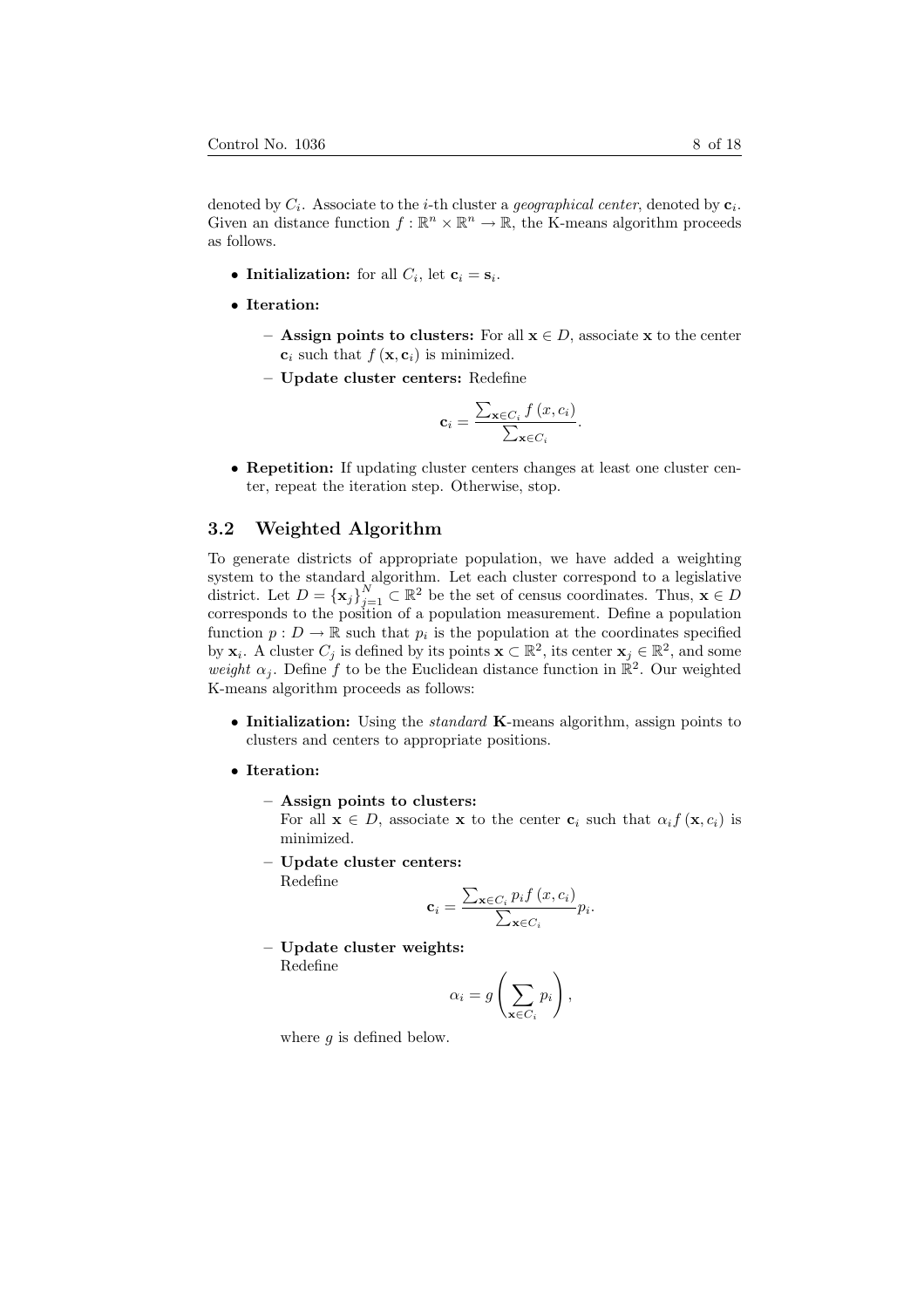• Repetition: If the properties of the clusters are within our tolerance levels we stop. Otherwise, repeat the iteration step.

By adjusting the weights, we are able to control the growth or decay of the clusters. If the weight of a cluster increases, data points are more likely to be grouped in other clusters. Similarly, decreasing the weight helps to increase the population of a cluster. Thus the weight function  $g : \mathbb{R} \times \mathbb{R} \to \mathbb{R}$  is crucial in the performance of the algorithm. We define:

$$
g\left(p,w\right)=w\sqrt{\frac{i}{i_0}}+w\cdot\frac{p}{p_0}\cdot\sqrt{1-\frac{i}{i_0}},
$$

where i is the current iteration,  $i_0$  is the maximum number of iterations, and  $p_0$  is the desired population for each cluster. Towards the beginning of the algorithm,  $i/i_0$  is low causing the term  $w * p/p_0 * \sqrt{1 - i/i_0}$  to dominate the weight function. As the *i* increases, the weight fluctuates less because  $w*sqrt{it}/i_0$ begins to dominate  $w * p/p_0 * \sqrt{1 - i/i_0}$ . This enables the weights to change rapidly at the beginning of the iterative process causing the clusters to vary greatly between iterations. However, by the end of the algorithm, the weights do not change as readily, allowing stabilization over a optimal clustering. This is somewhat similar to the process of simulated annealing where initial negative actions allow the algorithm to escape local optimums and the probability a negative action is taken decreases over time.

# 4 Splitline Algorithm

Recently, a very elegant algorithm for districting has been proposed by applied mathematician Warren B. Smith [Smi].

#### 4.1 Method

The idea behind the splitline algorithm is quite simple:

- Start with the number of districts for the state. Divide that number in two as evenly as possible, using integers (for instance,  $18 = 9 + 9$  and  $35 = 17 + 18$ .
- Find the *shortest* line that divides the state into two parts such the ratio of their populations is the same as the ratio determined in the previous step.
- Repeat this process recursively on the subdivided parts until the number of parts is the same as the number of districts. At every step, the division is just a line, and so the resulting districts have piecewise linear boundaries. Using the shortest line ensures that the districts will have a good compactness quotient.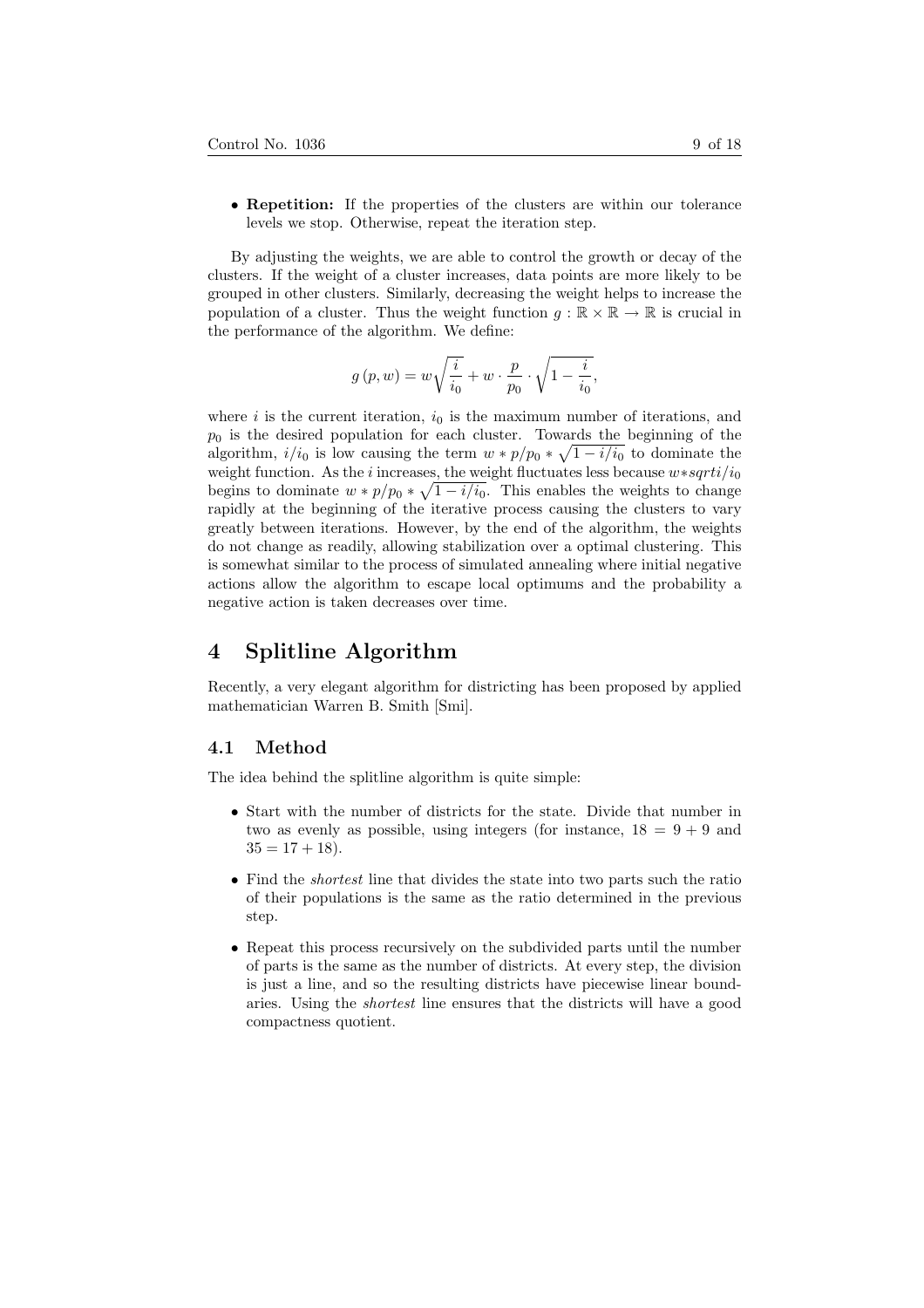



Figure 3: An illustration of the splitline method.

### 4.2 Demonstration

Figure 3 is a demonstration of the splitline algorithm creating 5 districts from a simple data set of 15 points. With 15 points and 5 districts there need to be 3 points in each district. 3:2 is the most balanced integer ratio that 5 can be divided into. At step 1 the algorithm divides the state into two regions with 9 and 6 people respectively, the correct ratios for 3 and 2 districts.

At step 2, it acts recursively on the 2 subdivisions. Thus the region that had 6 people is divided into regions that have 3 people each, with no more subdivision needed. The other region is divided into regions with 6 and 3 people, the appropriate numbers for 2 and 1 districts respectively.

At the third and final step, the last region is split in two and the process is complete. By using the shortest line at each step, none of the shapes end up with an unsatisfactory compactness quotient.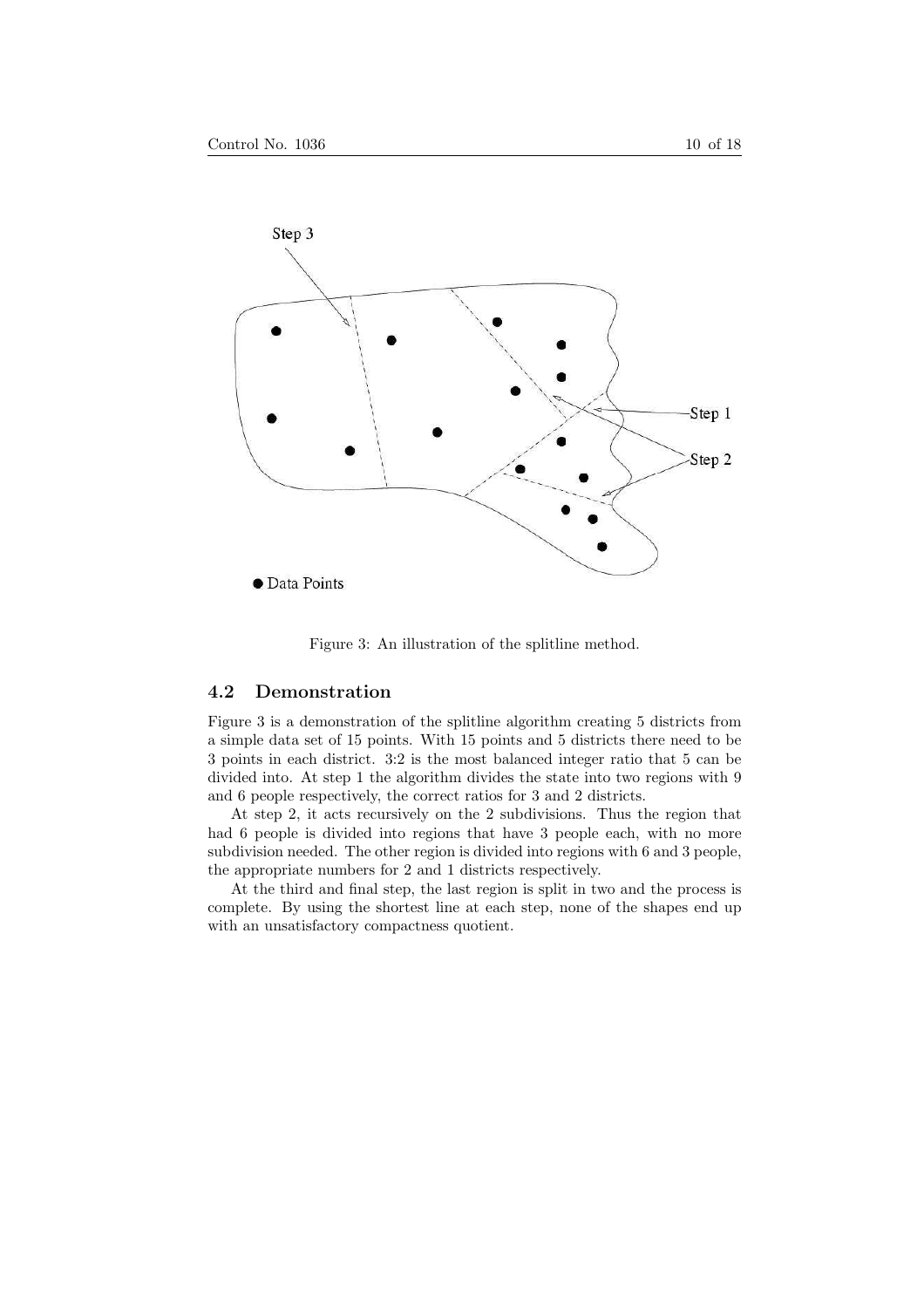

Figure 4: Plots of the population and current districting of New York state, from top to bottom.

# 5 An Application: Considering the Congressional Districting of New York State

### 5.1 K-means Algorithm

The results given by the K-means algorithm are generally quite good. Traditionally, when applying cluster-theoretic algorithms, it is common practice to split off any regions with particularly high population density, and to apply the algorithm to those regions separately (see, for instance, [GN70]). This was not needed for the K-means algorithm: even though the maximum population density of New York City is roughly 2, 000 times the mean population density of the state of New York, the K-means algorithm produced results within our tolerance levels.

To confirm that the weighted K-means algorithm we developed was an effective aid for determining districts, we used it to also redistrict Texas. Texas is a good choice because it is large and contains a variety of population densities. The K-means algorithm worked overall well with only a few districts being outside our desired tolerance. Because the data set was much larger, the computing time for each iteration of the K-means was greater. With increased run time of the algorithm, perhaps even better results could be achieved.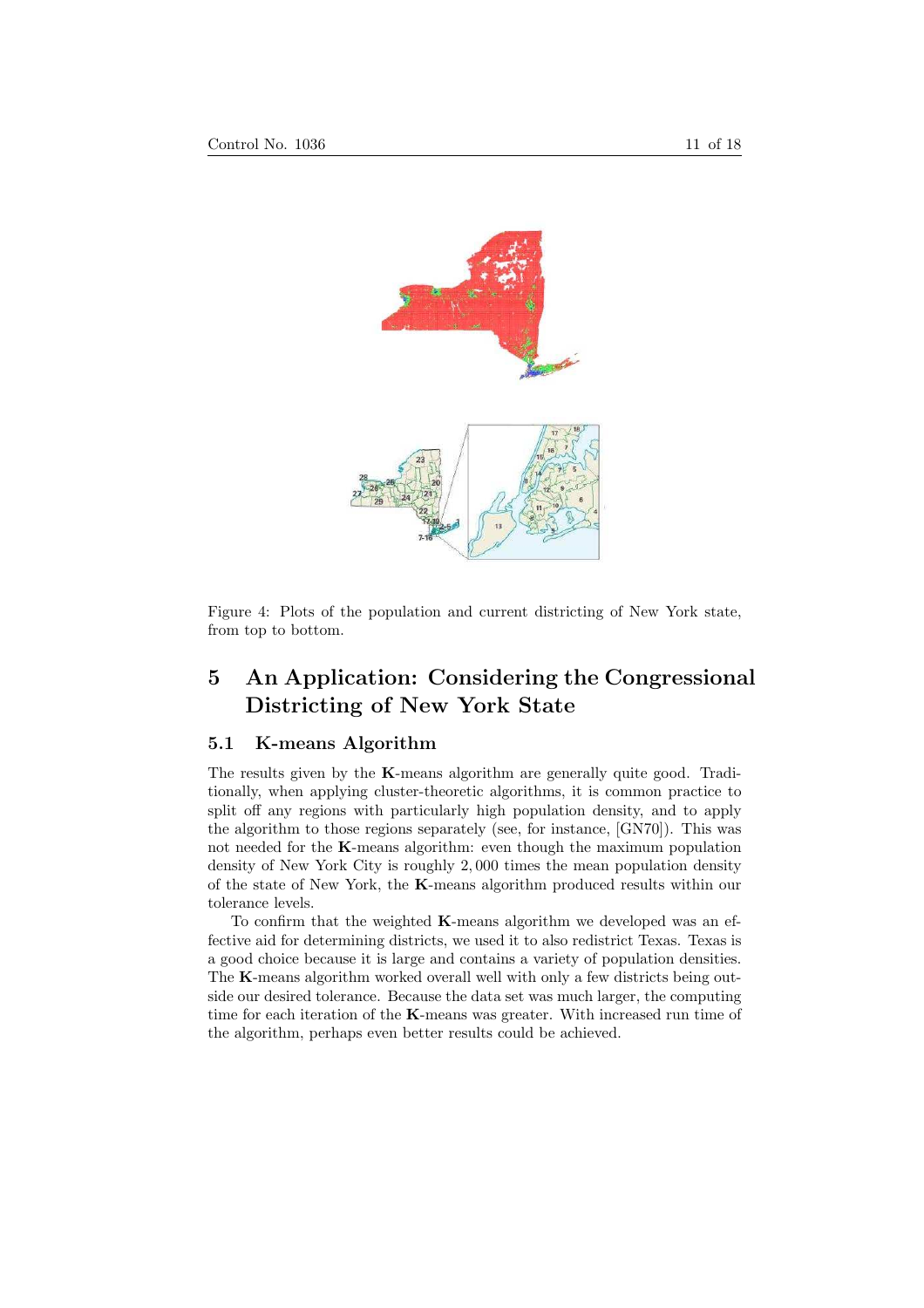

Figure 5: A proposed redistricting of New York, using the K-means algorithm.

### 5.2 Splitline Algorithm

To obtain results within our desired tolerance it was necessary to calculate the districts of New York City separately from the remainder of the state. One limitation of the current splitline algorithm is that it does not guarantee the contiguity of districts, see Figure 6. However,it will produce contiguous (and, furthermore, convex) districts for a convex state.

### 6 Conclusions

We conclude that both **K**-means and the splitline algorithm are viable methods for fair and simple redistricting. K-means produced much better results in our application to New York: the greatest value of

max alldistricts (1 − (clusterpopulation) / (targetpopulation))

, when K-means is applied to the whole of New York state, is no more than 2.5%. As an interesting note, while the unweighted  $\boldsymbol{K}$ -means method clusters data into regions with piecewise linear boundaries, inclusion of the weight function effectively rounds the boundaries of the produced districts. These rounder districts have superb compactness coefficients. **K**-means also has a visually appealing output and meets all other criteria.

The splitline algorithm results are not quite as satisfactory; however, we believe that is a result of our implementation and not the algorithm. Even our flawed version of splitline produced districts simpler than the current districts in New York. Our implementation could achieve districts with either even population or high compactness coefficients, but not both simultaneously. It was also difficult to enforce the contiguity requirement in regions posessing a highly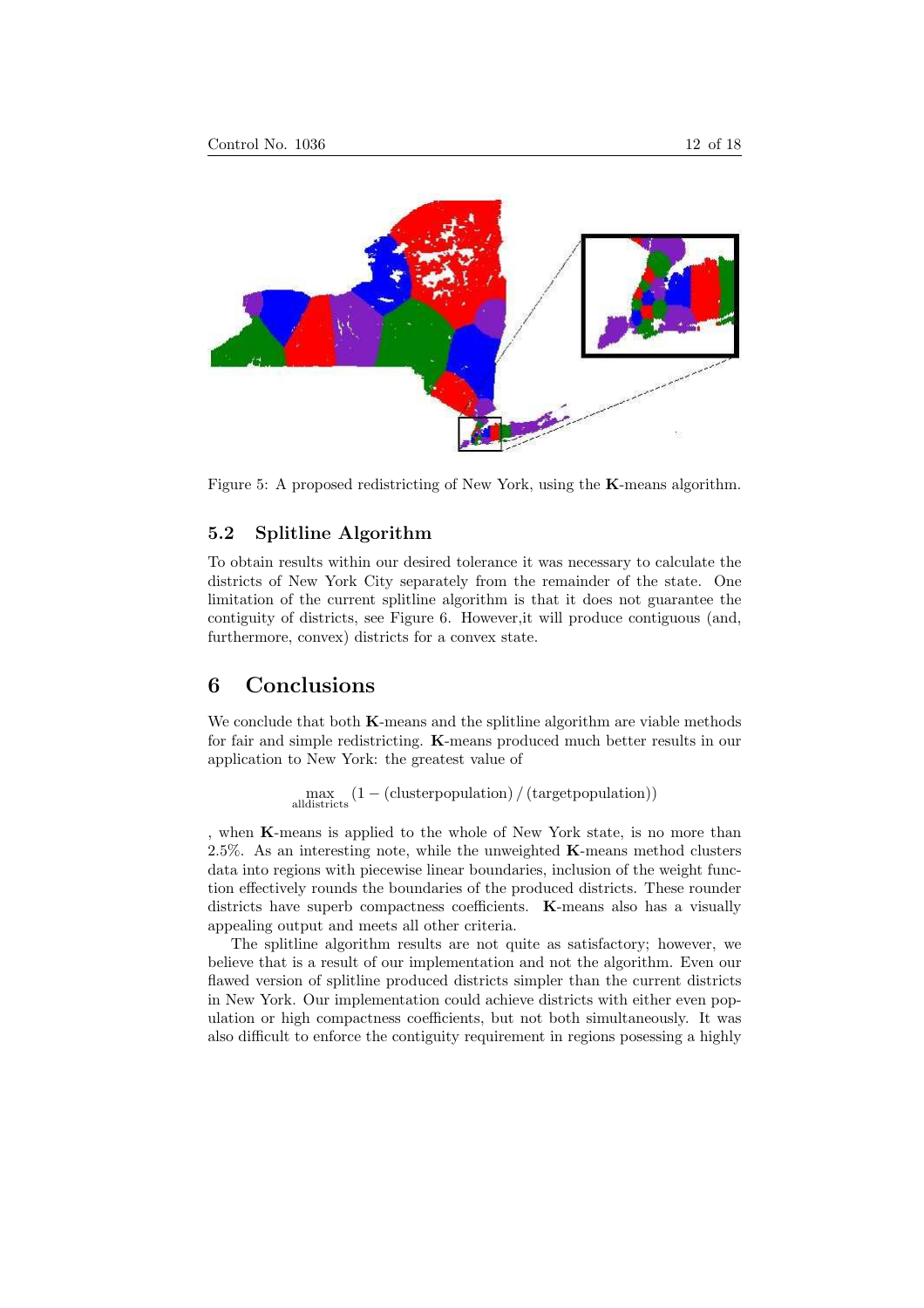

Figure 6: A proposed redistricting of New York state, using the splitline algorithm and calculating the districts within New York City separately from the remaining districts

irregular border. We note that when the splitline algorithm is applied to states with convex boundaries — say,

### 6.1 Towards a Suitable Definition of Compactness

As discussed in [You88], the following definitions of compactness are often used or cited in the literature.

- The Visual Test. A district is more compact if it appears to be more compact.
- The Roeck Test. Find the smallest circle containing the district and take the ratio of the district's area to that of the circle. This ratio is always between 0 and 1; the closer it is to 1, the more compact is the district.
- The Schwartzberg Test. Construct the adjusted perimeter of the district by connecting by straight lines those points on the district boundary where three or more constituent units  $(i.e.,$  census tracts) from any district meet. Divide the length of the adjusted perimeter by the perimeter of a circle with area equal to that of the district.
- Length-width Test. Find a rectangle enclosing the district and touching it on all four sides, such that the ratio of length to width is a maximum. The closer the ratio is to 1, the more compact is the district.
- Taylor's Test. Construct the adjusted perimeter of the district by connecting by straight lines those points on the district boundary where three or more constituent units (i.e., census tracts) from any district meet. At each such point the angle formed is "reflexive" if it bends away from the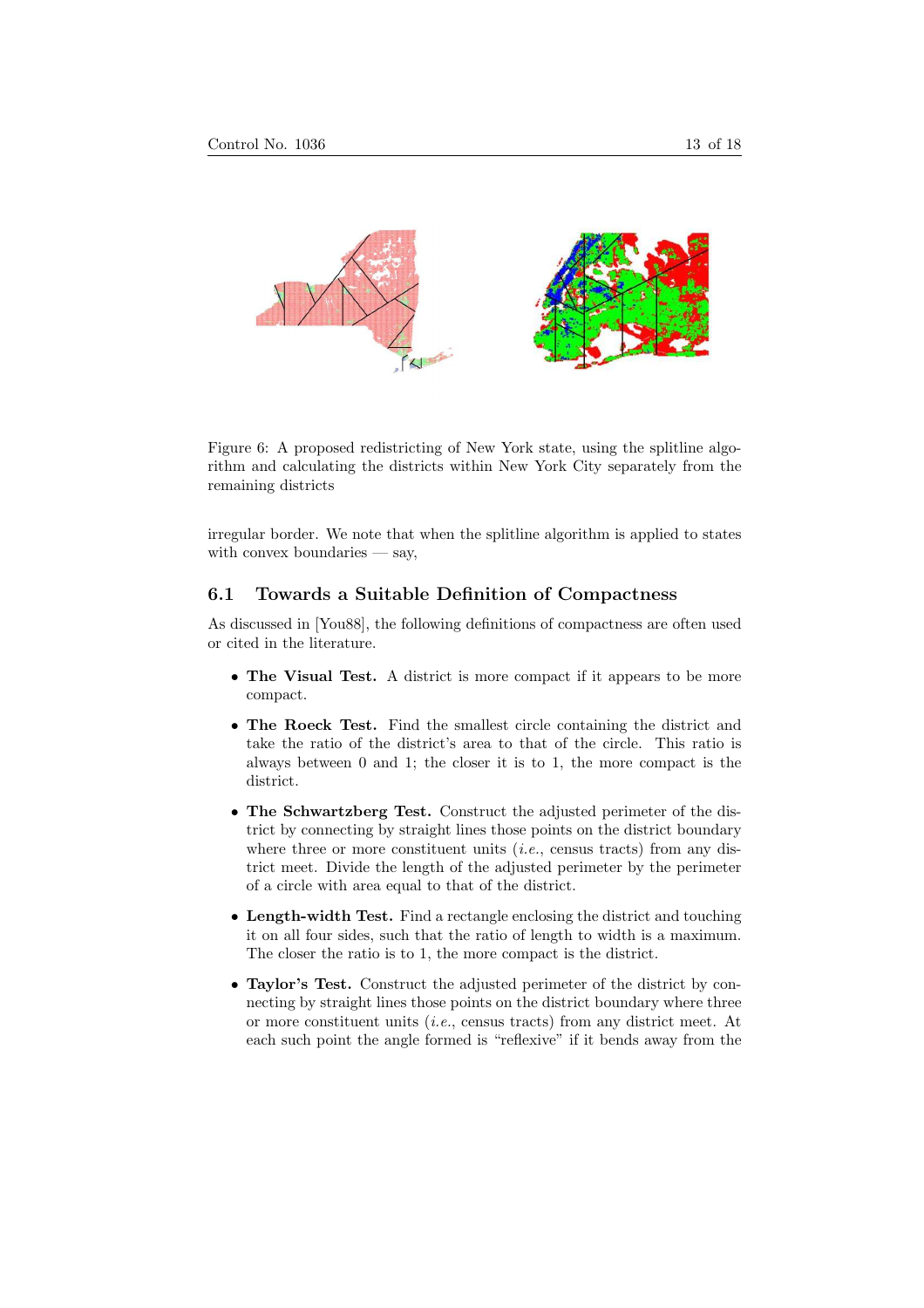district and "non-reflexive" otherwise. Subtract the number of reflexive from the number of non-reflexive angles and divide by the total number of angles. The resulting number is always between 0 and 1; the closer to 1, the more compact the district.

- The Moment of Inertia Test. Locate the geographical center  $c_i$  of each census tract  $i$  in the district. Select an arbitrary point  $x$  and calculate the square of the distance from  $x$  to  $c_i$ , multiplied by the population of tract i. The sum of these numbers is the district's moment of inertia about he point  $x$ . That point which gives the minimum moment of inertia is the center of gravity of the district. The smaller the moment of inertia about the center of gravity the more compact is the district.
- The Boyce-Clark Test. Determine the center of gravity of the district and measure the distance from the center to the outside edges of the district along equally-spaced radial lines. Compare the percentage by which each radial distance differs from the average radial distance, and find the average of the percentage deviations over all radials. The closer the result is to 0, the more compact is the district.
- The Perimeter Test. Find the sum of the perimeters of all the districts. The shorter the total perimeter, the more compact is the districting plan.

— there are no discontiguities; furthermore, every district is then convex. In the case of simple states, the splitline algorithm works well  $-$  perhaps even better than the K-means algorithm. Its intuitive simplicity is also likely to make shortest splitline more appealing to the public.

Both K-means and splitline are deterministic: that is, when each algorithm is applied to a fixed problem, and all parameters are constant, the final result is unique. Some authors have expressed the opinion that any good districting algorithm is deterministic [Hay96]. There is one human element involved in the K-means algorithm: the choice of seeds is made, in some sense, subjectively, by the person implementing the algorithm. This factor could be completely eliminated by randomly picking the seeds, but this is not the most desirable solution. Random seeds can produce solutions far from the global optimum of the optimization function, and require many more iterations to get an answer within a given tolerance level. The natural choice is to use the approximate centers of existing districts as seeds. At first, this may seem contrary to our goal of reversing the effects of gerrymandering. A closer analysis of gerrymandering shows this is not true. Gerrymandering relies on intricately carving districts based on data that is invisible to our algorithm — say, distribution of people of various ethnicities, or distribution of people of varying income level or political affiliation. Correlation of district centers also has the benfit of easing the transition phase.

As of now, the K-means algorithm clearly performs better on more complex data sets. The splitline algorithm works well on simple data sets, but struggles with more complex sets — for instance, the state of New York. We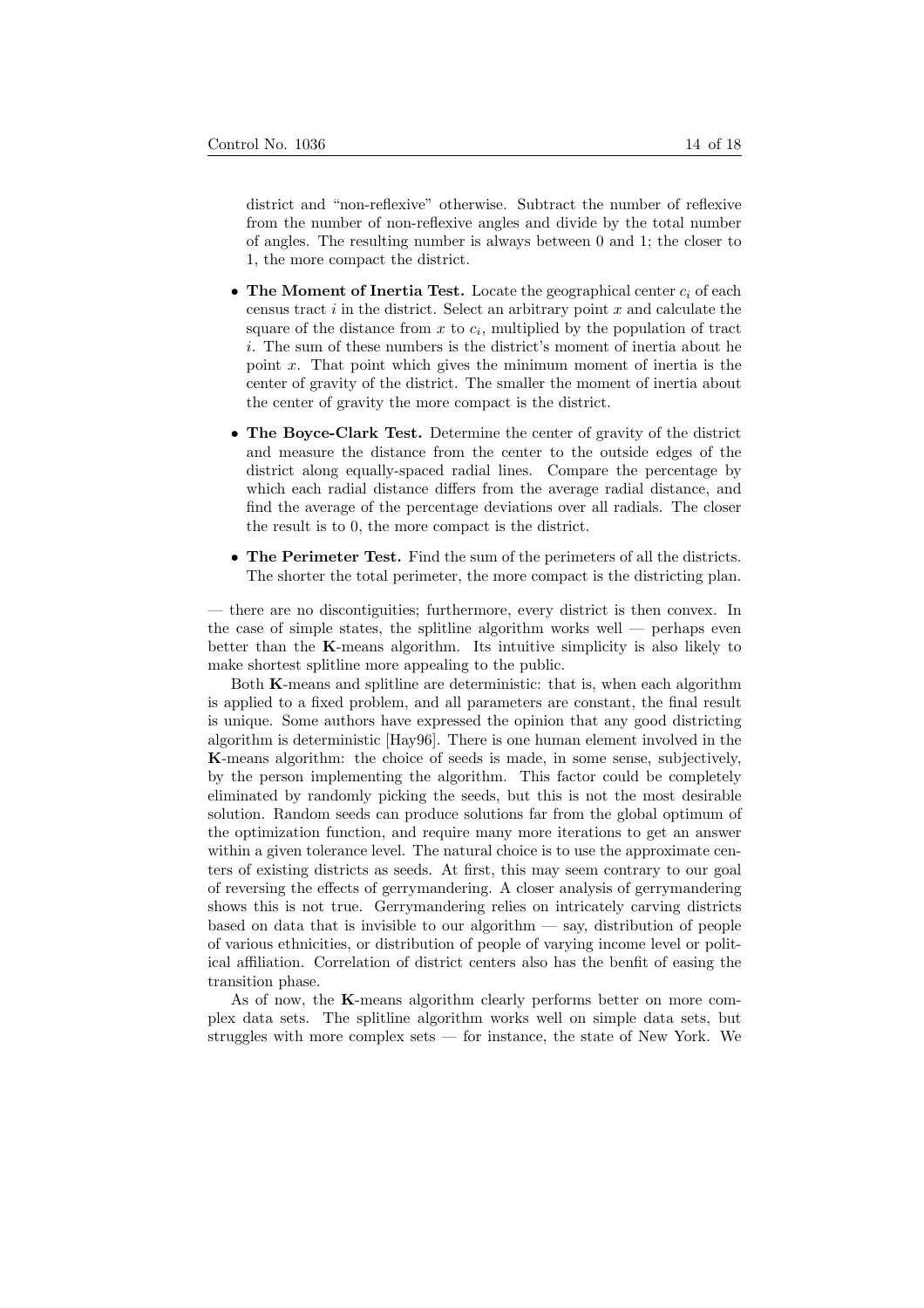maintain that the splitline algorithm should not be abandoned, but our final recommendation is that The K-means algorithm quickly and deterministicly produces systems of districting that satisfy all requirements on simplicity and fairness, and applying this algorithm would produce a drastic improvement over the current district plans of any state in the United States.

# A Various Definitions of Compactness

The following definitions of compactness are said in [You88] to be representative of those definitions favored in past and present scholarship.

As discussed in [You88], the following definitions of compactness are often used or cited in the literature.

- The Visual Test. A district is more compact if it appears to be more compact.
- The Roeck Test. Find the smallest circle containing the district and take the ratio of the district's area to that of the circle. This ratio is always between 0 and 1; the closer it is to 1, the more compact is the district.
- The Schwartzberg Test. Construct the adjusted perimeter of the district by connecting by straight lines those points on the district boundary where three or more constituent units  $(i.e.,$  census tracts) from any district meet. Divide the length of the adjusted perimeter by the perimeter of a circle with area equal to that of the district.
- Length-width Test. Find a rectangle enclosing the district and touching it on all four sides, such that the ratio of length to width is a maximum. The closer the ratio is to 1, the more compact is the district.
- Taylor's Test. Construct the adjusted perimeter of the district by connecting by straight lines those points on the district boundary where three or more constituent units (i.e., census tracts) from any district meet. At each such point the angle formed is "reflexive" if it bends away from the district and "non-reflexive" otherwise. Subtract the number of reflexive from the number of non-reflexive angles and divide by the total number of angles. The resulting number is always between 0 and 1; the closer to 1, the more compact the district.
- The Moment of Inertia Test. Locate the geographical center  $c_i$  of each census tract  $i$  in the district. Select an arbitrary point  $x$  and calculate the square of the distance from  $x$  to  $c_i$ , multiplied by the population of tract i. The sum of these numbers is the district's moment of inertia about he point x. That point which gives the minimum moment of inertia is the center of gravity of the district. The smaller the moment of inertia about the center of gravity the more compact is the district.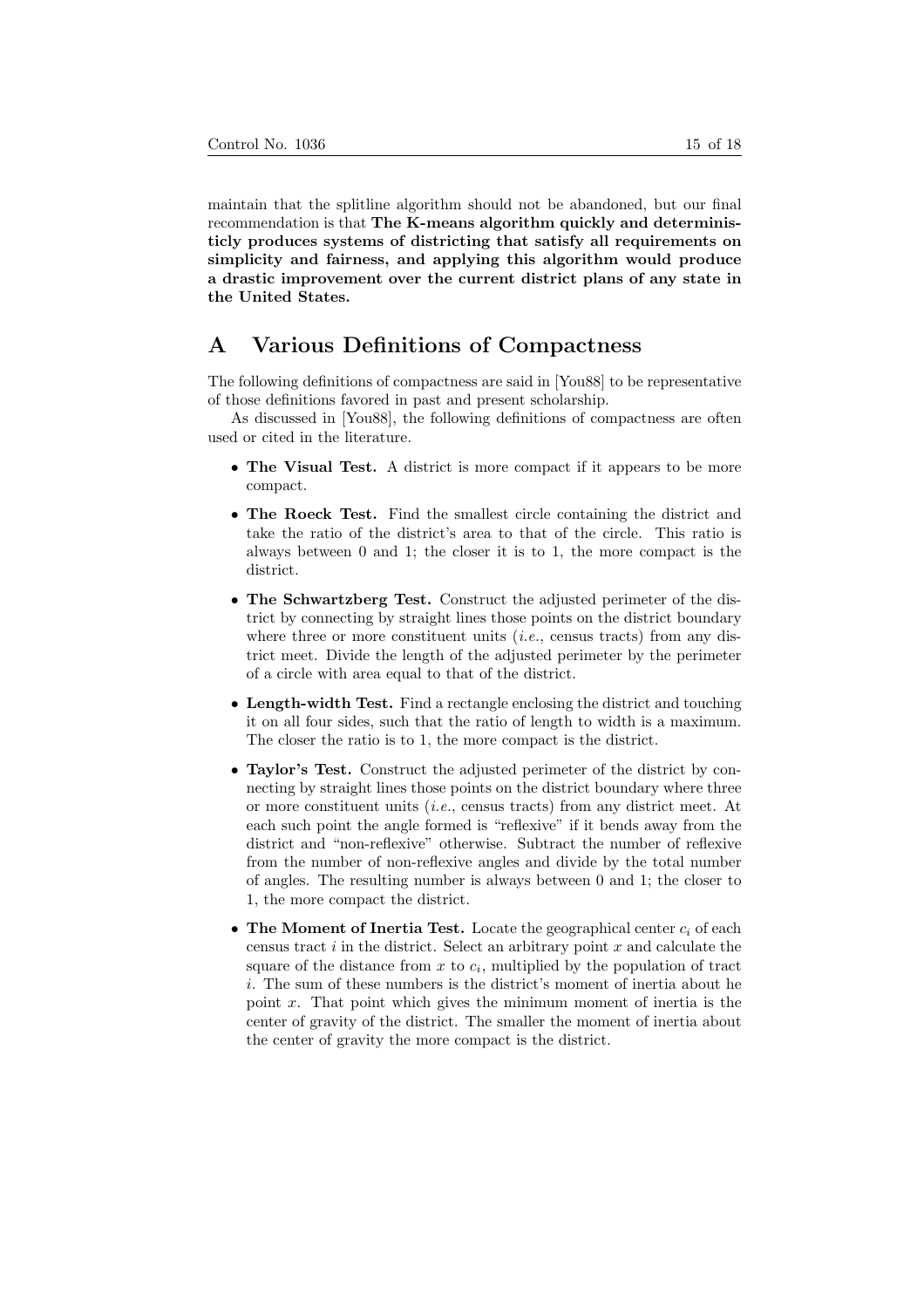- The Boyce-Clark Test. Determine the center of gravity of the district and measure the distance from the center to the outside edges of the district along equally-spaced radial lines. Compare the percentage by which each radial distance differs from the average radial distance, and find the average of the percentage deviations over all radials. The closer the result is to 0, the more compact is the district.
- The Perimeter Test. Find the sum of the perimeters of all the districts. The shorter the total perimeter, the more compact is the districting plan.

# B Numerical Results

In this section we give a more detailed overview of our numerical results in districting New York state, along with the results of applying the K-means algorithm to Texas and Colorado. The purpose in applying our algorithm to these states is to give some semblance of proof that the K-means algorithm will apply to essentially every state in the United States.

#### B.1 Compactness quotient results

Note that in the long table of compactness quotients, the column on the left is used only to enumerate these quotients. Quotients in the same row should not be compared in a pairwise fashion.

|            |    | mean | -std | range |
|------------|----|------|------|-------|
| $K$ -means | 29 | .658 | .177 | .775  |
| Splitline  | 29 | .480 | .167 | .695  |

| District No.   | $K$ -means | Splitline |
|----------------|------------|-----------|
| 1              | 0.603467   | 0.20358   |
| $\overline{2}$ | 0.912486   | 0.609967  |
| 3              | 0.71772    | 0.650431  |
| 4              | 0.767607   | 0.520665  |
| 5              | 0.816948   | 0.436889  |
| 6              | 0.699194   | 0.447266  |
| 7              | 0.720281   | 0.517044  |
| 8              | 0.741351   | 0.586529  |
| 9              | 0.880247   | 0.371716  |
| 10             | 0.744034   | 0.096317  |
| 11             | 0.724836   | 0.44827   |
| 12             | 0.651049   | 0.528087  |
| 13             | 0.428957   | 0.359168  |
| 14             | 0.811315   | 0.35745   |
| 15             | 0.737009   | 0.709886  |

| District No. | $K$ -means | Splitline |
|--------------|------------|-----------|
| 16           | 0.646914   | 0.592954  |
| 17           | 0.672443   | 0.552759  |
| 18           | 0.672738   | 0.755555  |
| 19           | 0.695763   | 0.511479  |
| 20           | 0.807295   | 0.605663  |
| 21           | 0.695065   | 0.641265  |
| 22           | 0.819779   | 0.424846  |
| 23           | 0.39237    | 0.611651  |
| 24           | 0.705848   | 0.610452  |
| 25           | 0.441429   | 0.434587  |
| 26           | 0.452181   | 0.636516  |
| 27           | 0.682806   | 0.251353  |
| 28           | 0.306814   | 0.27772   |
| 29           | 0.13779    | 0.156226  |
|              |            |           |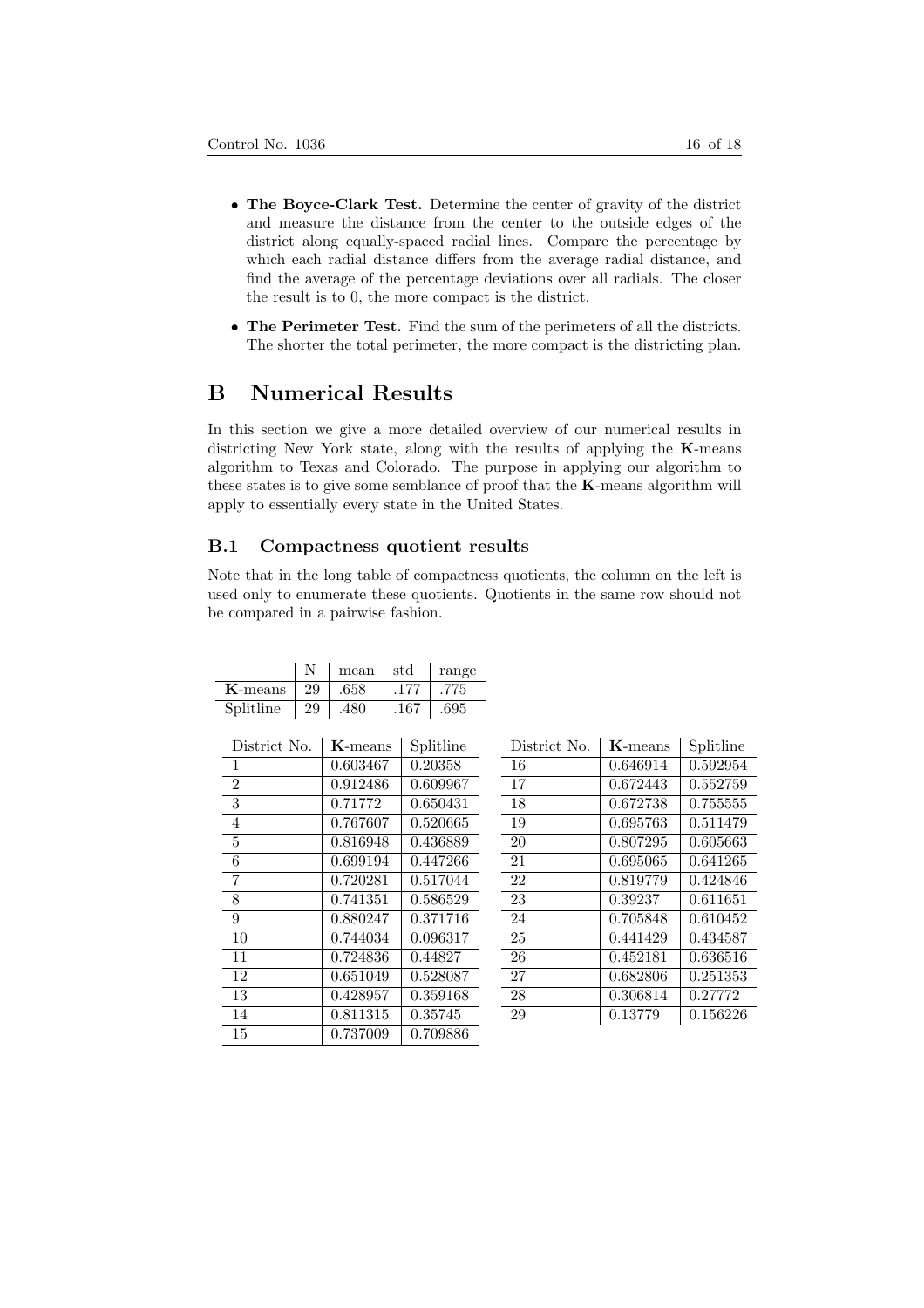



# B.2 Population distribution error

The population distribution error is measured as the sum of the squares of

1 − (current cluster population) / (target cluster population)

divided by the number of clusters.

|                         | $K$ -means  | <b>Splitline</b> |
|-------------------------|-------------|------------------|
| New York (29 districts) | 1.799e-004  | 8.5032e-005      |
| Colorado (7 districts)  | 5.6784e-006 | 1.7361e-004      |
| Texas (32 districts)    | 4.4160e-004 |                  |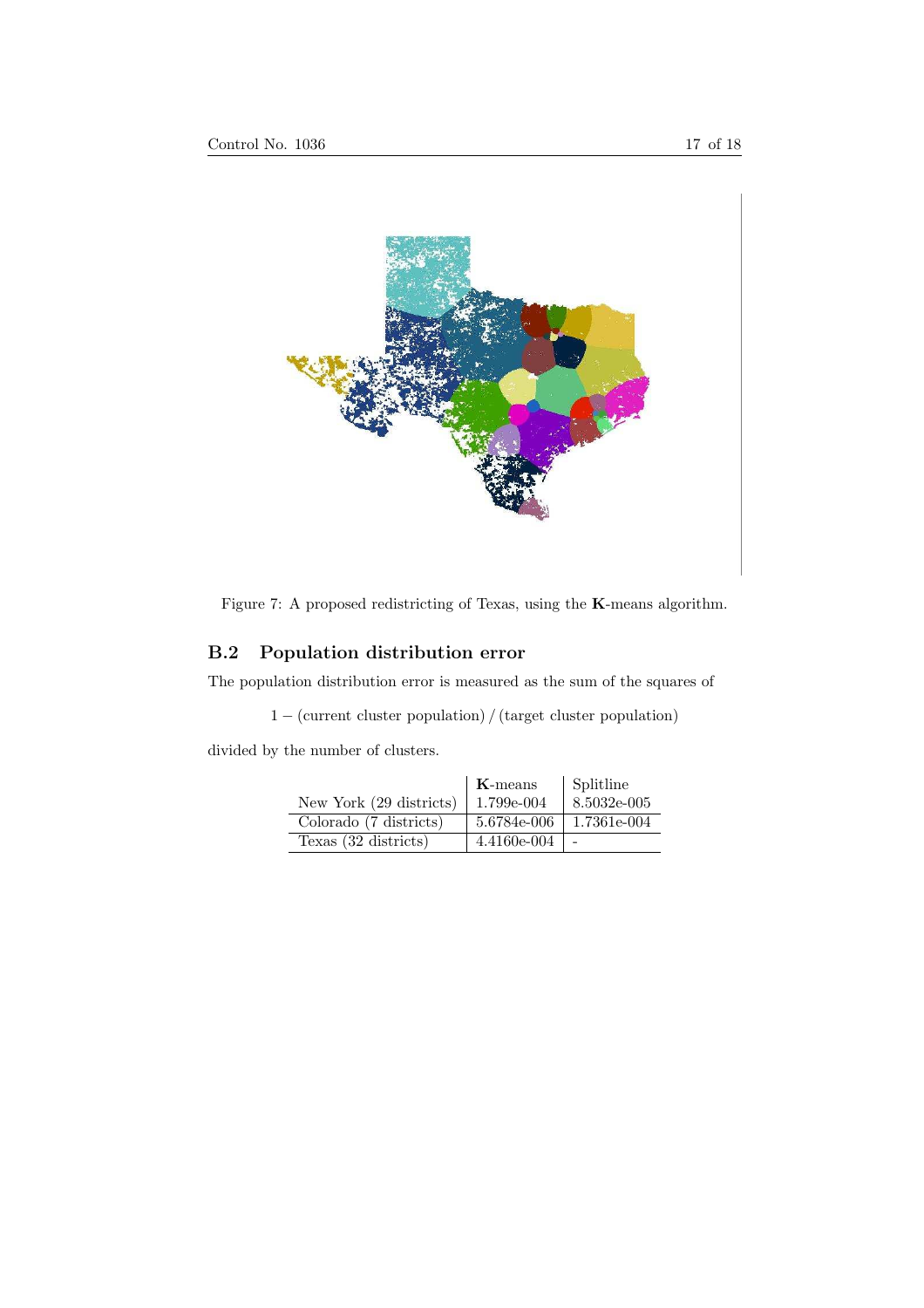

Figure 8: Two proposed redistrictings of Colorado, using the K-means algorithm and the splitline algorithm, from left to right.

### References

- [AC84] A. A. Afifi and Virginia Clark. Computer-aided Multivariate Analysis. Lifetime Learning Publications, Belmont, CA, 1984.
- [And73] Michael R. Anderberg. Cluster Analysis for Applications. Academic Press, New York, NY, 1973.
- [AS68] M. Abramowitz and I. A. Stegun. Handbook of Mathematical Functions with Formulas, Graphs and Mathematical Tables. U.S. Gov't Printing Office, Washington, D.C., 1968.
- [Bac86] Charles H. Backstrom. The supreme court prohibits gerrymandering: A gain or a loss for the states? The State of American Federalism, 17(3), 1986.
- [Bou88] Paul Bourke. Calculating the area and centroid of a polygon. 1988. Accessed on February 11, 2007.
- [fIESIN] Center for International Earth Science Information Network. Socioeconomic data and applications center. Located at http://sedac.ciesin.columbia.edu/. Accessed on February 8, 2007.
- [Fol02] Gerald B. Folland. Advanced Calculus. Prentice Hall, Upper Saddle River, NJ, 2002.
- [GN70] R. S. Garfinkel and G. L. Nemhauser. Optimal political districting by implicit enumeration techniques. Management Science, 16(8), 1970.
- [Hay96] Brian Hayes. Machine politics. American Scientist, 84(6), 1996.